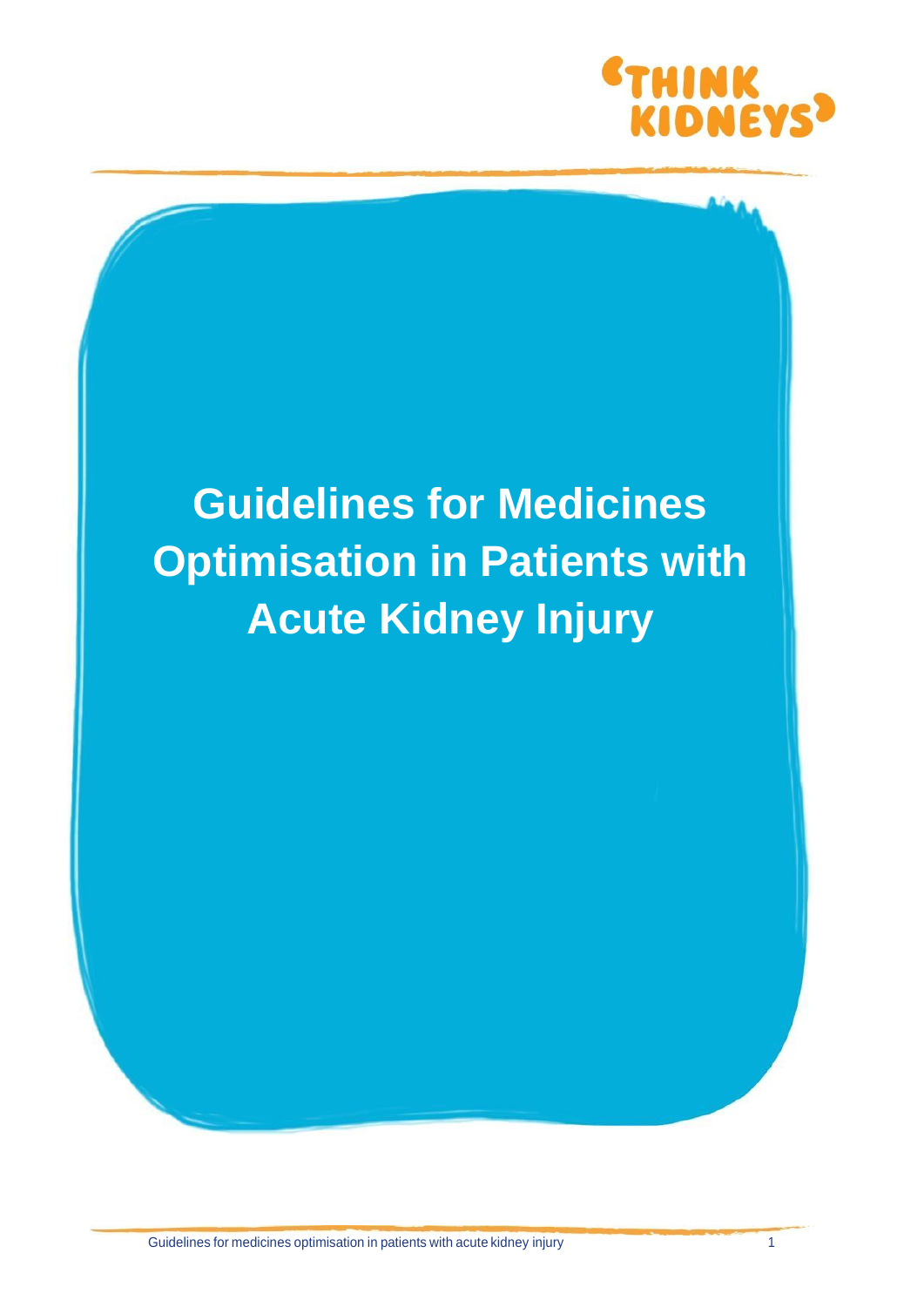

| <b>Drug</b>                            | <b>Effects on</b><br>renal/fluid/electrolyte<br>physiology                                                                        | Change in the side effect profile when<br>renal function is reduced                                                                                         | Direct action on the<br>kidneys        | Action in presence of AKI                                                                                                                                                                    |  |
|----------------------------------------|-----------------------------------------------------------------------------------------------------------------------------------|-------------------------------------------------------------------------------------------------------------------------------------------------------------|----------------------------------------|----------------------------------------------------------------------------------------------------------------------------------------------------------------------------------------------|--|
|                                        |                                                                                                                                   | <b>Analgesics</b>                                                                                                                                           |                                        |                                                                                                                                                                                              |  |
| NSAIDs / COX II<br>inhibitors          | Altered haemodynamics<br>within<br>the<br>kidney<br>leading<br>to<br>underperfusion<br>and<br>reduced<br>glomerular<br>filtration |                                                                                                                                                             | Acute interstitial nephritis<br>(rare) | Avoid                                                                                                                                                                                        |  |
| Opioid analgesics                      |                                                                                                                                   | Accumulation of active metabolites<br>(especially morphine, pethidine and<br>codeine) – increased incidence of CNS<br>side effects & respiratory depression |                                        | Avoid XL / SR preparations.<br>Reduce dose and use short acting<br>preparations wherever possible.<br>Use opiates with minimal renal<br>excretion e.g. fentanyl, oxycodone,<br>hydromorphone |  |
| Tramadol                               |                                                                                                                                   | May accumulate leading to increased<br>sedation, mental confusion and<br>respiratory depression                                                             |                                        | Reduce dose<br>Avoid XL preparations                                                                                                                                                         |  |
| Benzodiazepines                        |                                                                                                                                   | &<br>Accumulation of<br>active<br>drug<br>metabolites leading to<br>increased<br>sedation & mental confusion                                                |                                        | Reduce dose &<br>monitor<br>for<br>excessive sedation                                                                                                                                        |  |
| Antibiotics / Antifungals / Antivirals |                                                                                                                                   |                                                                                                                                                             |                                        |                                                                                                                                                                                              |  |
| Aciclovir                              |                                                                                                                                   | Accumulation<br>leading<br>mental<br>to<br>confusion, seizures.                                                                                             | Crystal nephropathy.                   | Reduce dose<br>Beware if patient is at risk of<br>dehydration - Encourage patient to<br>drink plenty                                                                                         |  |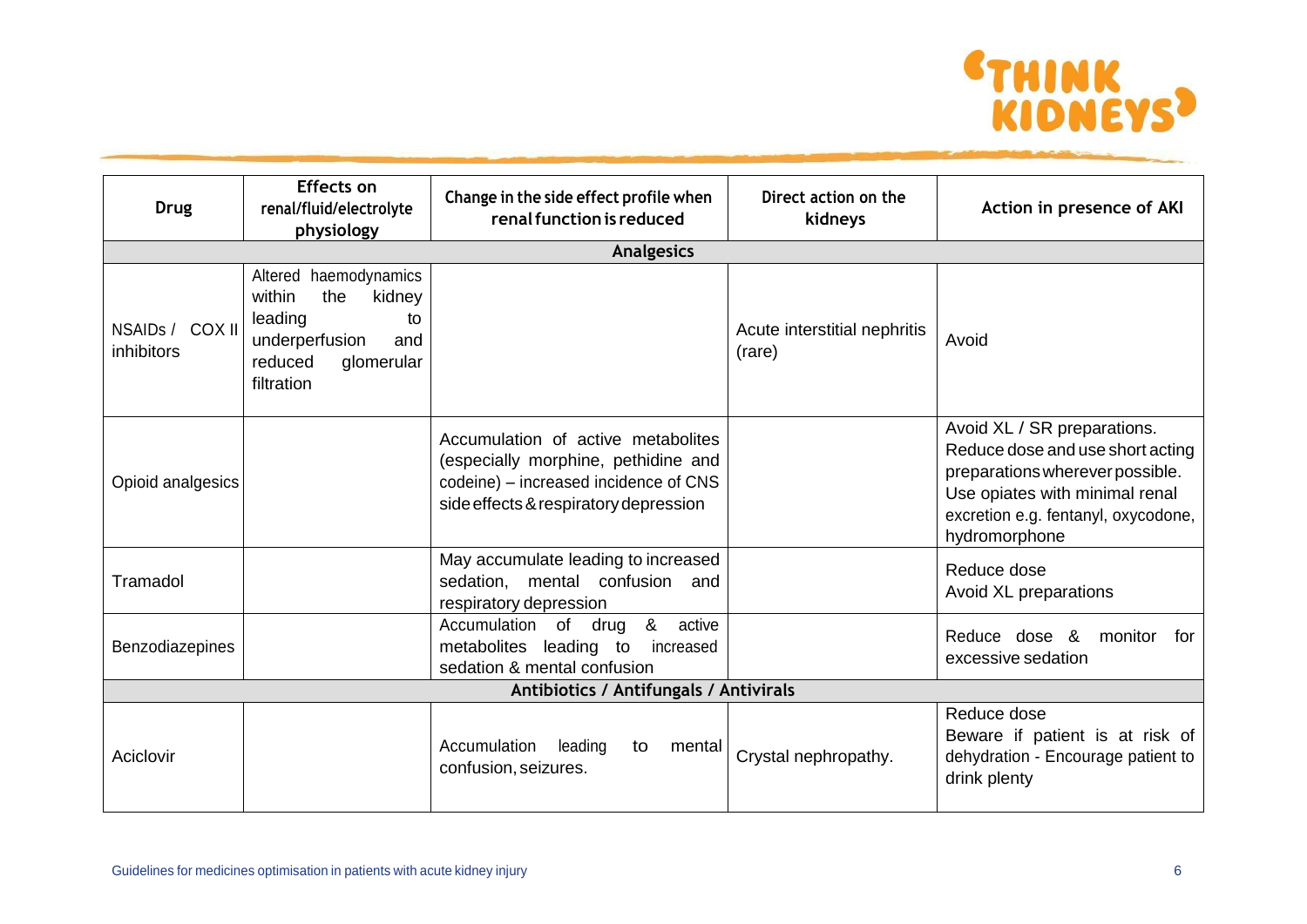

| <b>Drug</b>                     | <b>Effects on</b><br>renal/fluid/electrolyte<br>physiology | Change in the side effect profile when<br>renal function is reduced     | Direct action on the<br>kidneys                              | Action in presence of AKI                                                                                                                                     |
|---------------------------------|------------------------------------------------------------|-------------------------------------------------------------------------|--------------------------------------------------------------|---------------------------------------------------------------------------------------------------------------------------------------------------------------|
| Aminoglycosides                 |                                                            | Ototoxicity                                                             | Tubular cell toxicity                                        | Avoid if possible. If use is<br>unavoidable, reduce dose &/or<br>increase dosing interval<br>Monitor drug levels and renal<br>function $2 - 3$ times per week |
| Amphotericin IV -<br>Fungizone® | Hypokalaemia                                               |                                                                         | Tubular cell toxicity                                        | Avoid rapid infusion<br>Consider Ambisome® preparation                                                                                                        |
| Co-trimoxazole                  | Hyperkalaemia                                              |                                                                         | Crystal nephropathy                                          | Reduce dose.<br>Beware if patient is at risk of<br>dehydration - Encourage patient to<br>drink plenty                                                         |
| Fluconazole                     |                                                            | Accumulation leading to acute mental<br>confusion, coma, seizures       |                                                              | Reduce dose.<br>Check for drug interactions that may<br>be contributing to AKI, eg. consider<br>withholding statins due to risk of<br>rhabdomyolysis          |
| <b>Ganciclovir IV</b>           |                                                            | Accumulation leading to neutropenia,<br>anaemia and thrombocytopenia    | Crystal nephropathy                                          | Reduce dose<br>Monitor renal function and full blood<br>count<br>Avoid rapid infusions                                                                        |
| Penicillins                     |                                                            | Accumulation leading<br>to CNS side<br>effects including seizures       | Acute interstitial nephritis<br>(rare)<br>Glomerulonephritis | Reduce dose                                                                                                                                                   |
| Teicoplanin                     |                                                            | Accumulation leading to CNS excitation,<br>seizures, & blood dyscrasias |                                                              | Reduce dose<br><b>Monitor levels</b>                                                                                                                          |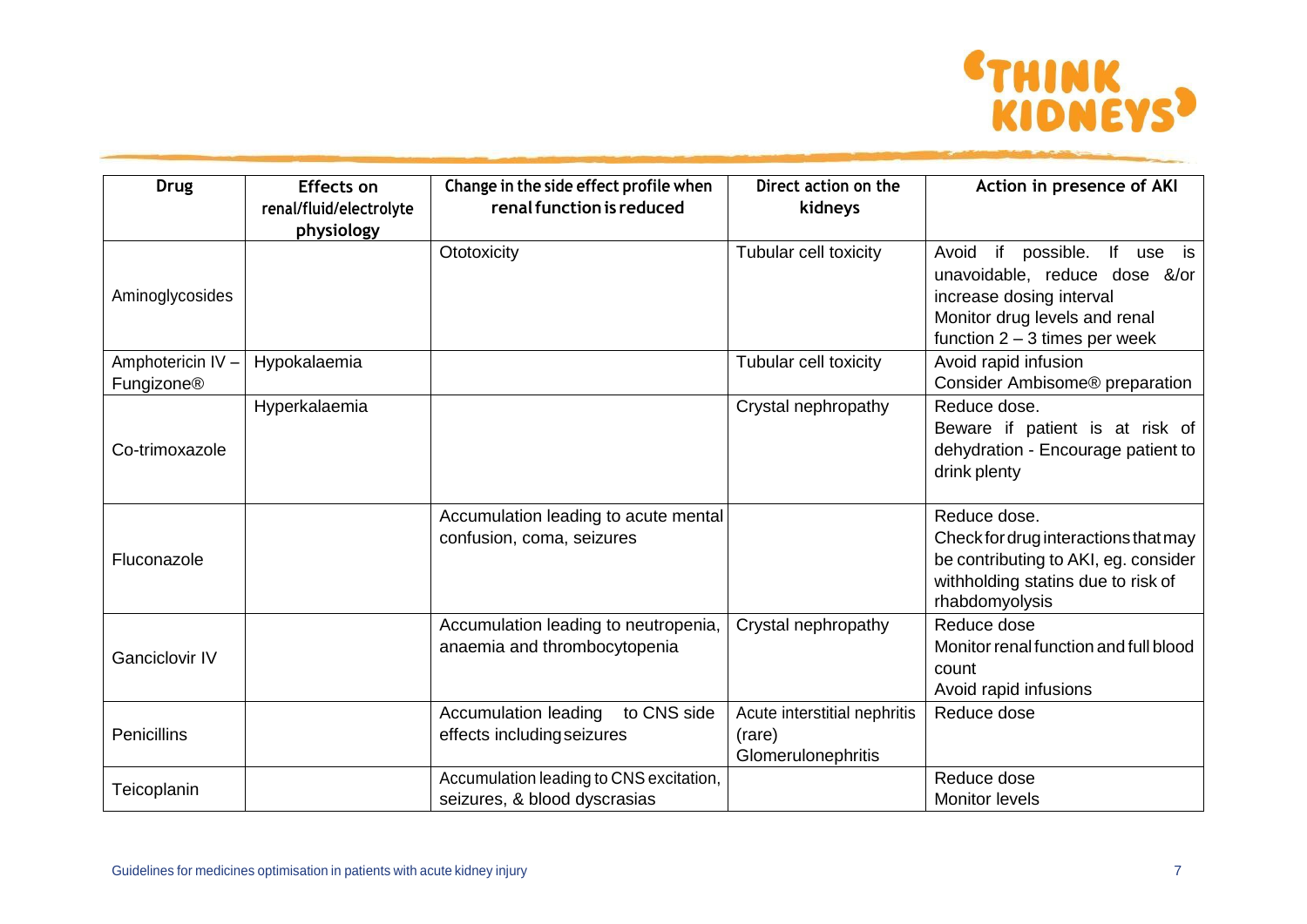

| <b>Drug</b>    | <b>Effects on</b><br>renal/fluid/electrolyte<br>physiology                                                                                                                                                                                        | Change in the side effect profile when<br>renal function is reduced                                              | Direct action on the<br>kidneys           | Action in presence of AKI                                                                                                                                                                                                                                                                                                                                                                                                                                 |  |
|----------------|---------------------------------------------------------------------------------------------------------------------------------------------------------------------------------------------------------------------------------------------------|------------------------------------------------------------------------------------------------------------------|-------------------------------------------|-----------------------------------------------------------------------------------------------------------------------------------------------------------------------------------------------------------------------------------------------------------------------------------------------------------------------------------------------------------------------------------------------------------------------------------------------------------|--|
| Tetracycline   |                                                                                                                                                                                                                                                   | Accumulation<br>leading<br>to<br>renal<br>dysfunction,<br>benign<br>cranial<br>hypertension, jaundice, hepatitis | Acute interstitial nephritis<br>(rare)    | Avoid                                                                                                                                                                                                                                                                                                                                                                                                                                                     |  |
| Trimethoprim   | of<br>Increased<br>risk<br>hyperkalaemia.<br>Interferes with tubular<br>secretion of creatinine<br>leading to a rise in<br>creatinine<br>serum<br>(without<br>affecting<br>actual GFR), which can<br>make the diagnosis of<br>AKI more difficult. | Accumulation leading to hyperkalaemia<br>(particularly with high doses), nausea<br>and vomiting                  | interstitial<br>Acute<br>nephritis (rare) | Avoid or reduce dose (particularly if<br>patient is already taking an ACEI, ARB<br>or spironolactone)<br>Studies have shown that elderly<br>patients prescribed trimethoprim<br>have a 12 x greater risk of developing<br>life-threatening hyperkalaemia if<br>already taking spironolactone, and a<br>7-fold increased risk of<br>life-<br>threatening hyperkalaemia, and a 1.5<br>x increased risk of sudden death if<br>already taking an ACEI or ARB. |  |
| Valganciclovir |                                                                                                                                                                                                                                                   | Accumulation leading to neutropenia,<br>anaemia and thrombocytopenia                                             |                                           | Reduce dose<br>Monitor renal function and full blood<br>count                                                                                                                                                                                                                                                                                                                                                                                             |  |
| Vancomycin     |                                                                                                                                                                                                                                                   | Accumulation leading to renal toxicity,<br>ototoxicity                                                           | Acute interstitial nephritis<br>(rare)    | Reduce dose/increase dose interval<br><b>Monitor levels</b>                                                                                                                                                                                                                                                                                                                                                                                               |  |
|                | Antiepileptics (including drugs used for neuropathic pain)                                                                                                                                                                                        |                                                                                                                  |                                           |                                                                                                                                                                                                                                                                                                                                                                                                                                                           |  |
| Phenytoin      |                                                                                                                                                                                                                                                   | Risk of phenytoin toxicity if patient has<br>low serum albumin levels                                            | Acute interstitial nephritis<br>(rare)    | Monitor levels<br>Correct phenytoin levels for uraemia<br>and low serum albumin or measure<br>salivary phenytoin (if assay available)                                                                                                                                                                                                                                                                                                                     |  |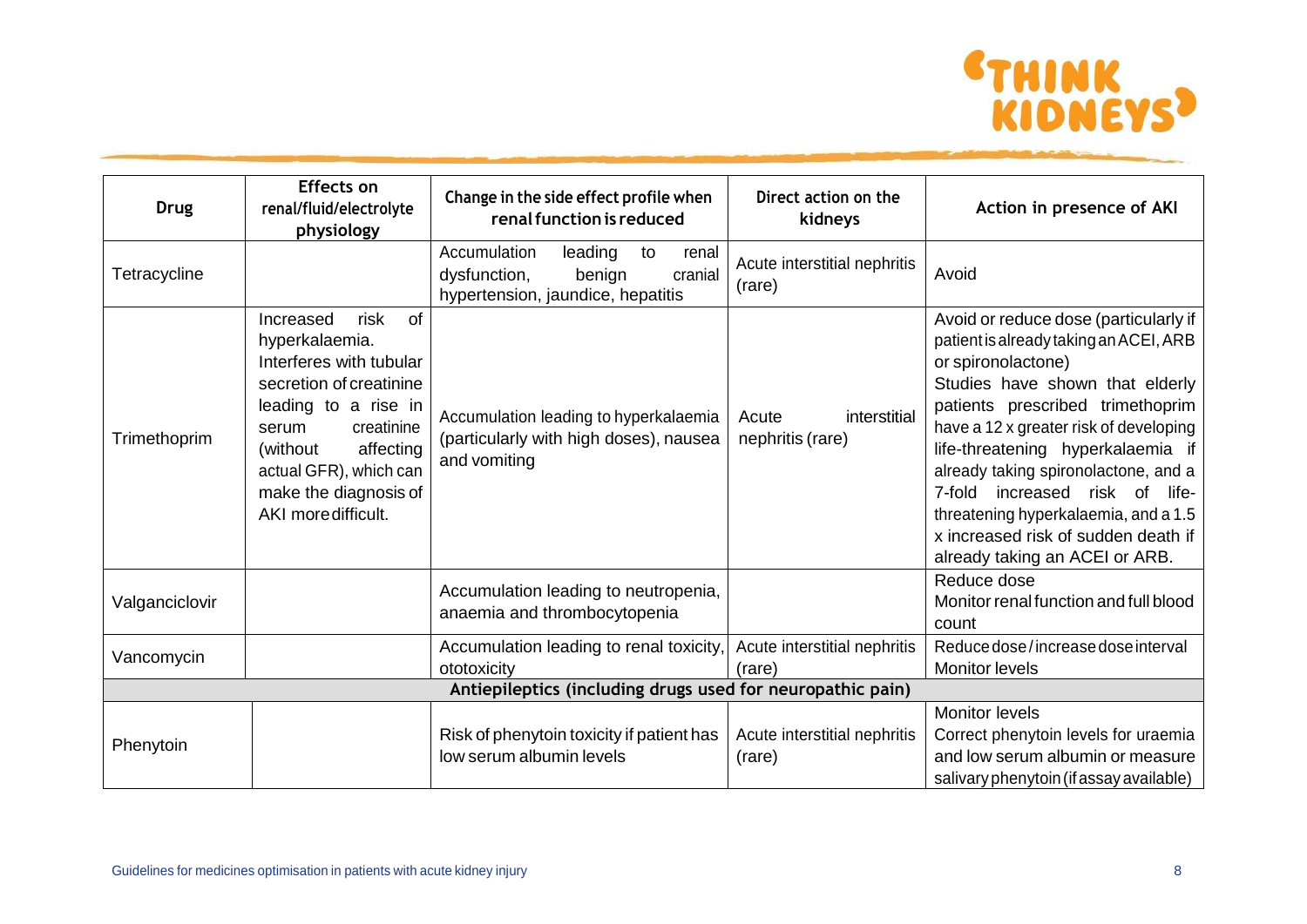

| <b>Drug</b>                                                                                                       | <b>Effects on</b><br>renal/fluid/electrolyte<br>physiology | Change in the side effect profile when<br>renal function is reduced | Direct action on the<br>kidneys                                                                                         | Action in presence of AKI                                                                                                                                                                                                                                                                                                    |
|-------------------------------------------------------------------------------------------------------------------|------------------------------------------------------------|---------------------------------------------------------------------|-------------------------------------------------------------------------------------------------------------------------|------------------------------------------------------------------------------------------------------------------------------------------------------------------------------------------------------------------------------------------------------------------------------------------------------------------------------|
| Pregabalin &<br>Gabapentin                                                                                        |                                                            | Accumulation leading to increase in<br>CNS side effects             |                                                                                                                         | Reduce dose                                                                                                                                                                                                                                                                                                                  |
| Levetiracetam                                                                                                     |                                                            | Accumulation leading to increase in CNS<br>side effects             |                                                                                                                         | Reduce dose                                                                                                                                                                                                                                                                                                                  |
|                                                                                                                   |                                                            | Antihypertensives                                                   |                                                                                                                         |                                                                                                                                                                                                                                                                                                                              |
| Antihypertensives<br>(including<br>Ca-<br>channel blockers,<br>$\alpha$ -blockers,<br>$\beta$ -<br>blockers, etc) |                                                            | Hypotension. May exacerbate renal<br>hypoperfusion                  |                                                                                                                         | Consider withholding / reduce dose<br>depending on clinical signs<br>Some patients who continue taking<br>$\beta$ -blockers during an episode of AKI<br>have developed complete heart<br>and required temporary<br>block<br>pacing.                                                                                          |
| ARBs /<br>ACEI /<br>Aliskiren                                                                                     | Hyperkalaemia                                              |                                                                     | Altered haemodynamics.<br>Can impair the kidneys'<br>ability to maintain GFR<br>perfusion<br>when<br>is<br>compromised. | In some situations, e.g. heart failure<br>with a decent blood pressure,<br>continuing these agents might<br>actually be helpful.<br>If patient is hypertensive, consider<br>alternative antihypertensive agents,<br>eg, calcium channel blockers,<br>thiazide-type diuretics, alfa-blockers,<br>beta-blockers if appropriate |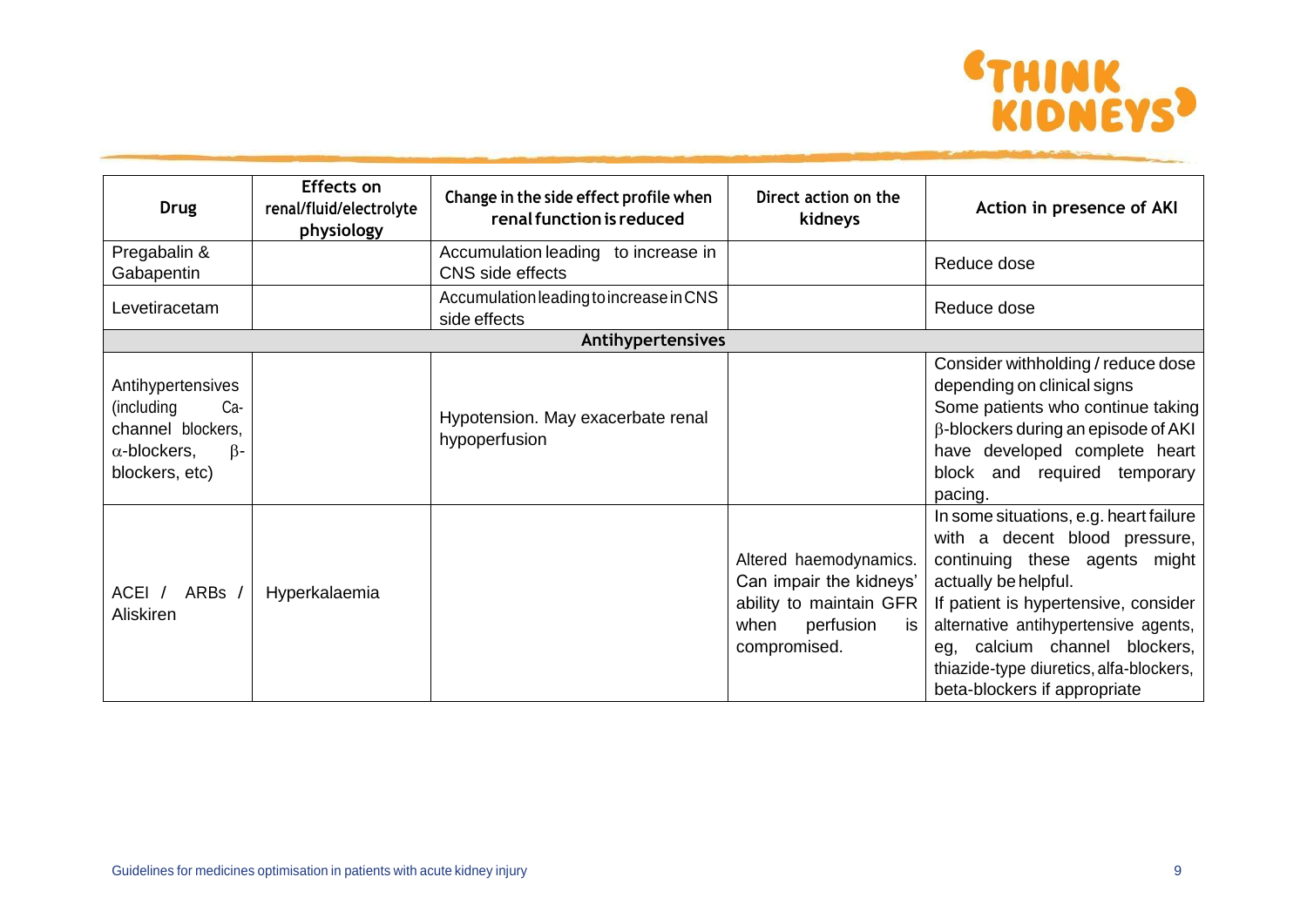

| <b>Drug</b>                           | Effects on<br>renal/fluid/electrolyte<br>physiology                                               | Change in the side effect profile when<br>renal function is reduced           | Direct action on the<br>kidneys                                                                                                                                              | Action in presence of AKI                                                                                                                                                                                                                                                                                                            |
|---------------------------------------|---------------------------------------------------------------------------------------------------|-------------------------------------------------------------------------------|------------------------------------------------------------------------------------------------------------------------------------------------------------------------------|--------------------------------------------------------------------------------------------------------------------------------------------------------------------------------------------------------------------------------------------------------------------------------------------------------------------------------------|
| Thiazide & Loop<br><b>Diuretics</b>   | Hypokalaemia,<br>hypocalcaemia,<br>hypomagnesaemia,<br>hyponatraemia,<br>hyperuricaemia<br>(rare) | Tinnitus & deafness (usually with high<br>doses and rapid IV administration), | Overdiuresis leading to<br>hypoperfusion of the<br>kidneys can cause or<br>exacerbate AKI.                                                                                   | diuretics<br>(furosemide<br><u>&amp;</u><br>Loop<br>bumetanide) preferred as thiazides<br>less effective if GFR < 25ml/min.<br>However thiazides can potentiate the<br>effects of loop diuretics.<br>Higher doses may be needed to<br>achieve a diuresis in patients with fluid<br>overload.<br>Monitor and adjust dose as necessary |
| Potassium sparing<br><b>Diuretics</b> | Hyperkalaemia                                                                                     |                                                                               | Hypoperfusion of the<br>kidneys                                                                                                                                              | Avoid                                                                                                                                                                                                                                                                                                                                |
| Hypoglycaemic<br>agents               |                                                                                                   | Accumulation leading to hypoglycaemia                                         |                                                                                                                                                                              | Avoid MR preparations.<br>Monitor blood glucose levels & Reduce<br>dose if necessary                                                                                                                                                                                                                                                 |
| Metformin                             |                                                                                                   | Lactic acidosis. Accumulation leading to<br>hypoglycaemia                     |                                                                                                                                                                              | Avoid if GFR < 30 ml/min<br>Seek nephrologist advice if undergoing<br>contrast procedure or at risk of AKI                                                                                                                                                                                                                           |
| <b>Contrast Media</b>                 |                                                                                                   |                                                                               | tubular<br>Direct<br>toxic<br>effect. Incidence of CIN<br>higher with high- & iso-<br>osmolar contrast media,<br>and lower with low-<br>osmolar, non-ionic<br>contrast media | Ensure patient is well hydrated pre-<br>exposure to contrast, PROVIDED the<br>patient is able to tolerate IV fluids. This<br>is NOT recommended for patients with<br>congestive heart failure pre-coronary<br>angiogram. IV sodium chloride or<br>sodium bicarbonate are most effective                                              |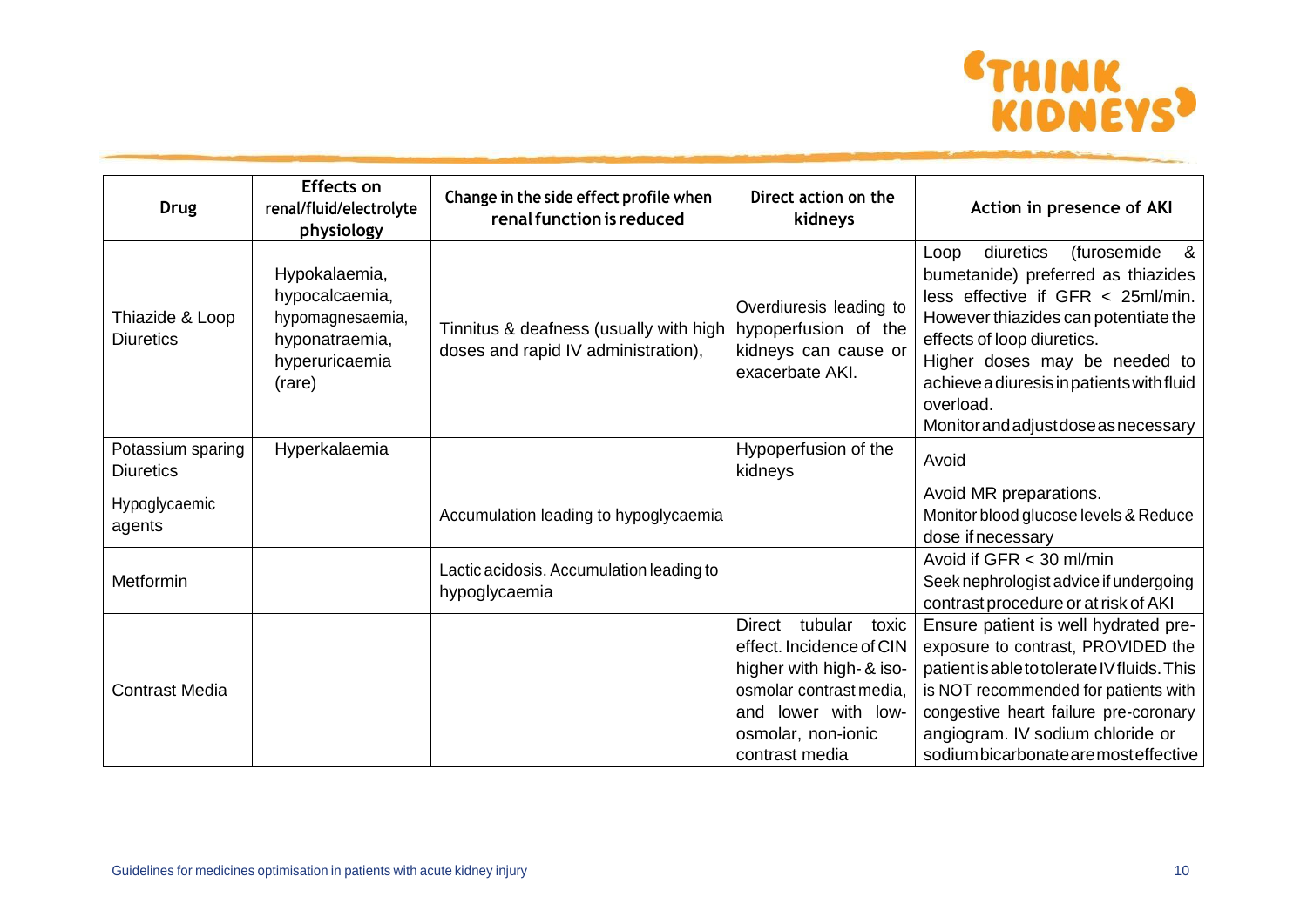

| <b>Drug</b>                                                            | <b>Effects on</b><br>renal/fluid/electrolyte<br>physiology | Change in the side effect profile<br>when renal function is reduced                                                                                          | Direct action on the<br>kidneys                 | Action in presence of AKI                                                                                                              |  |  |  |
|------------------------------------------------------------------------|------------------------------------------------------------|--------------------------------------------------------------------------------------------------------------------------------------------------------------|-------------------------------------------------|----------------------------------------------------------------------------------------------------------------------------------------|--|--|--|
|                                                                        | Immunosuppressants (DMARDs, chemotherapy)                  |                                                                                                                                                              |                                                 |                                                                                                                                        |  |  |  |
| Calcineurin<br><i>inhibitors</i><br>e.g.<br>ciclosporin,<br>tacrolimus | risk<br><b>of</b><br>Increased<br>hyperkalaemia            | Increased risk of neurotoxicity                                                                                                                              | of<br>Increased<br>risk<br>nephrotoxicity       | Seek advice of transplant centre<br>regarding monitoring levels and<br>dose adjustment                                                 |  |  |  |
| Methotrexate                                                           |                                                            | Accumulation<br>leading<br>to e.g.<br>excessive<br>bone<br>marrow<br>mucositis, acute<br>suppression,<br>hepatic toxicity, acute interstitial<br>pneumonitis | Crystal nephropathy                             | Avoid especially if patient at risk of<br>hyperkalaemia<br>Monitor levels and consider folinic<br>acid rescue<br>Correct fluid balance |  |  |  |
|                                                                        |                                                            | <b>Others</b>                                                                                                                                                |                                                 |                                                                                                                                        |  |  |  |
| Allopurinol                                                            |                                                            | Accumulation of allopurinol and its<br>metabolites<br>leading<br>to<br>agranulocytosis, aplastic anaemia,<br>thrombocytopenia                                | Acute interstitial nephritis<br>(rare)          | Start at a low dose to avoid severe<br>rash, but can then usually safely be<br>titrated up against serum urate                         |  |  |  |
| $5 -$<br>aminosalicylates                                              |                                                            |                                                                                                                                                              | Tubular and<br>glomerular<br>damage.            | Avoid                                                                                                                                  |  |  |  |
| Antihistamines,<br>Anti-psychotics,<br>Antispasmodics                  |                                                            | Anticholinergic side effects. Urinary<br>retention.                                                                                                          | Acute interstitial nephritis<br>(rare)          | Reduce dose<br>Avoid XL preparations                                                                                                   |  |  |  |
| Ayurvedic<br>medicines                                                 |                                                            | Some ayurvedic medicines<br>also<br>contain heavy metals                                                                                                     | Cases of renal impairment<br>have been reported | Avoid<br>Check drug history thoroughly<br>Patients may not consider herbal<br>preparations / teas as medicines                         |  |  |  |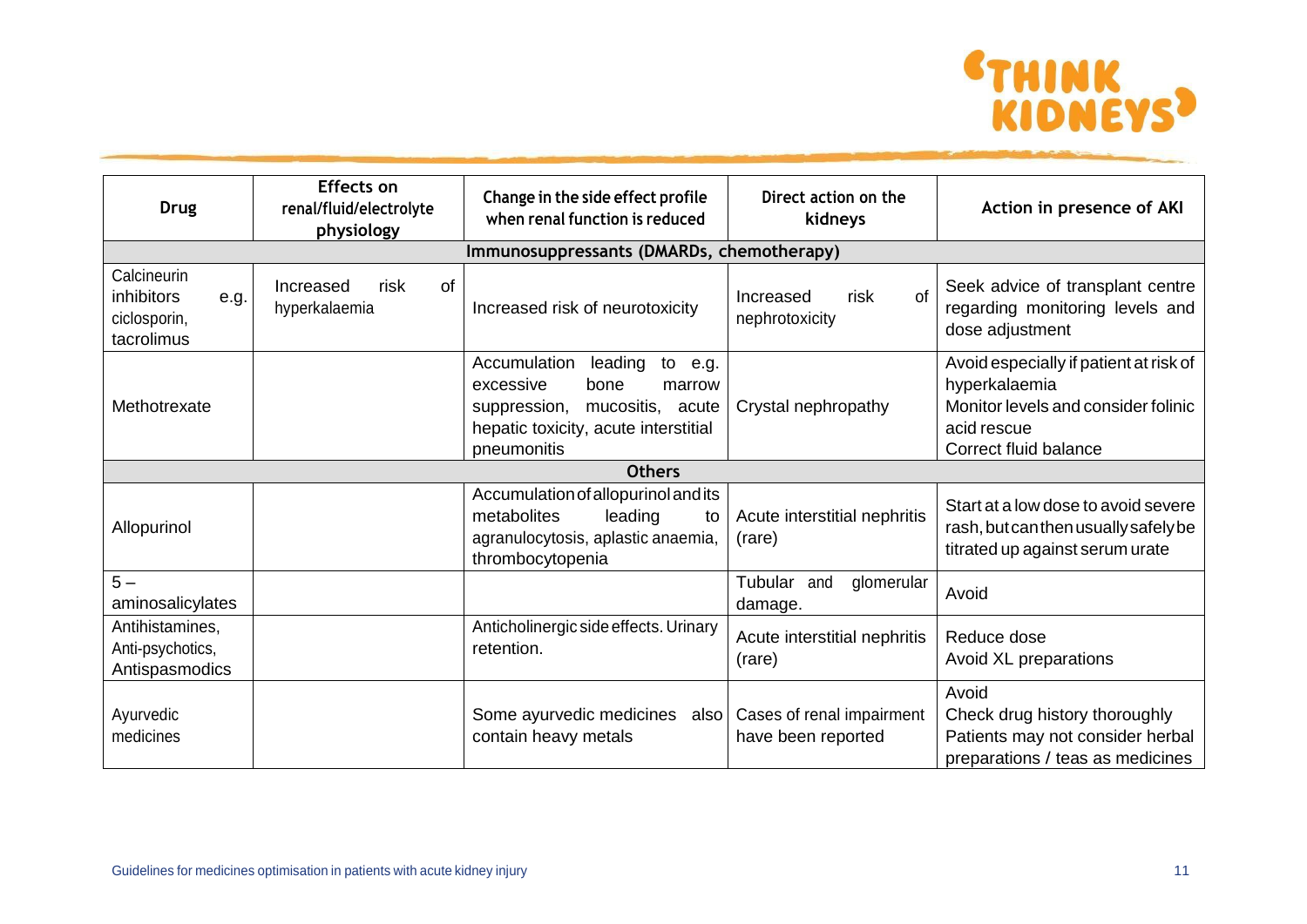

| <b>Drug</b>                  | <b>Effects on</b><br>renal/fluid/electrolyte<br>physiology | Change in the side effect profile<br>when renal function is reduced                                                                | Direct action on the<br>kidneys                                                                                                                                                                                                                                             | Action in presence of AKI                                                                                                                                                                                                                                     |
|------------------------------|------------------------------------------------------------|------------------------------------------------------------------------------------------------------------------------------------|-----------------------------------------------------------------------------------------------------------------------------------------------------------------------------------------------------------------------------------------------------------------------------|---------------------------------------------------------------------------------------------------------------------------------------------------------------------------------------------------------------------------------------------------------------|
| <b>Bisphosphonates</b><br>IV |                                                            |                                                                                                                                    | Can cause impaired renal<br>function - especially when<br>given in high doses and<br>short duration infusions                                                                                                                                                               | Reduce dose and infuse at correct<br>rate<br>Advantages of correction of severe<br>hypercalcaemia may outweigh<br>risks: seek specialist advice                                                                                                               |
| Colchicine                   |                                                            | Diarrhoea /<br>vomiting causing<br>hypovolaemia                                                                                    | Exacerbates hypoperfusion<br>if also taking a NSAID                                                                                                                                                                                                                         | Low doses e.g. 500mcg bd or tds<br>are effective. Do not use NSAIDs for<br>if<br>Colchicine<br>gout;<br>causes<br>unacceptable adverse<br>effects,<br>consider a short course of<br>corticosteroids                                                           |
| Digoxin                      | Aggravates hyperkalaemia                                   | May accumulate<br>leading to<br>bradycardia, visual disturbances,<br>mental confusion                                              |                                                                                                                                                                                                                                                                             | Reduce dose<br>Monitordruglevel                                                                                                                                                                                                                               |
| Herbal<br>preparations       |                                                            | Cat's Claw has anti-inflammatory<br>properties and has been implicated<br>in causing AKI and hypotension<br>with antihypertensives | The toxic effects of herbal<br>remedies to the kidneys<br>may be exacerbated when<br>used with concomitant<br>medicines which can affect<br>kidney function. Chinese<br>medicines with<br>herbal<br>aristocholic acid have been<br>implicated in interstitial<br>nephritis. | Some herbal medicines<br>also<br>interact with prescribed medicines,<br>eg. St. John's Wort potentiates the<br>effects of ciclosporin & tacrolimus.<br>Check drug history thoroughly.<br>Patients may not consider herbal<br>preparations / teas as medicines |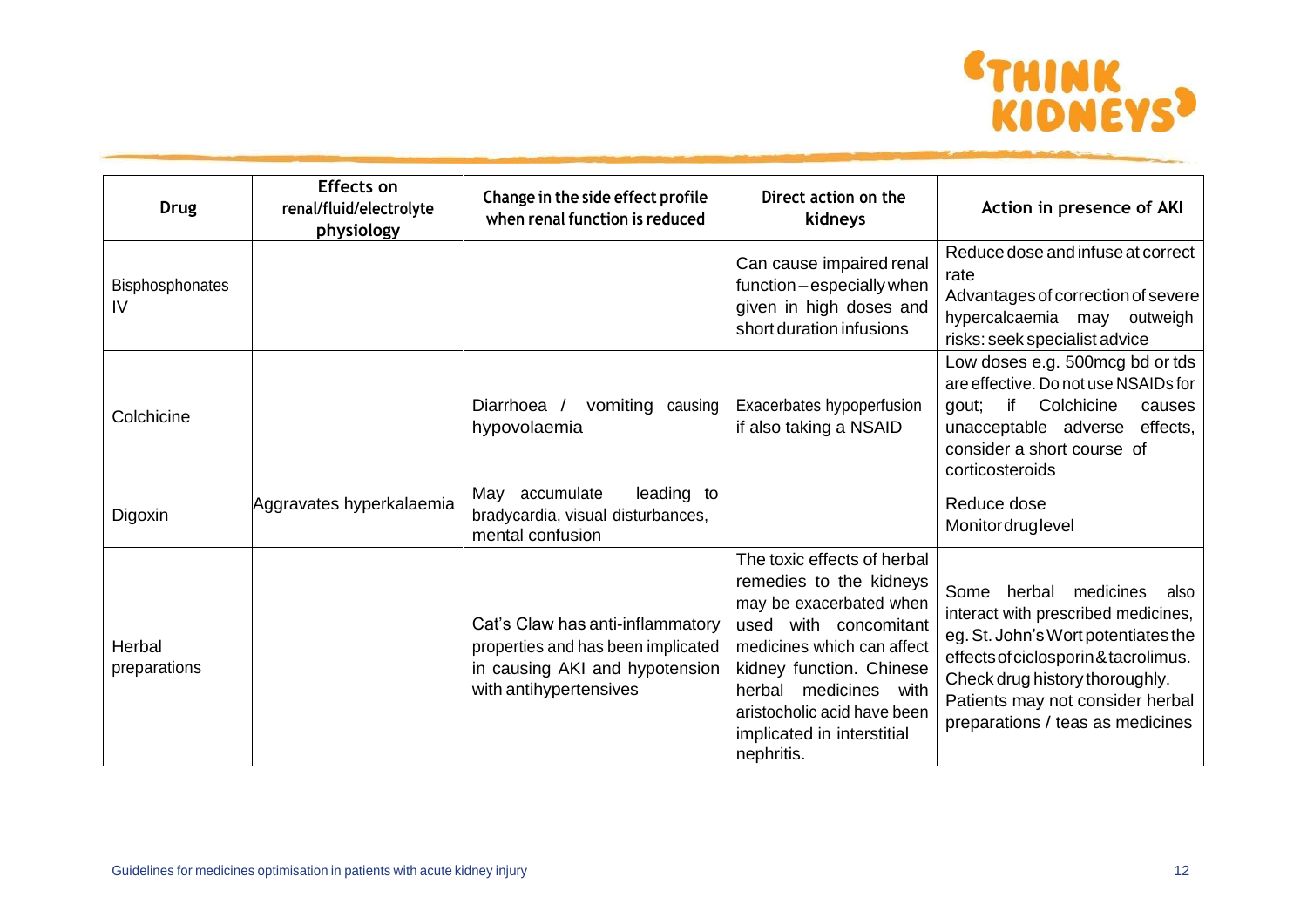

| <b>Drug</b>                                           | <b>Effects on</b><br>renal/fluid/electrolyte<br>physiology                                                             | Change in the side effect profile<br>when renal function is reduced                                                                                                                                                                                                                                                                                                          | Direct action on the<br>kidneys               | Action in presence of AKI                                                                                                                                                                                                                                                                                                                                                                                                                    |
|-------------------------------------------------------|------------------------------------------------------------------------------------------------------------------------|------------------------------------------------------------------------------------------------------------------------------------------------------------------------------------------------------------------------------------------------------------------------------------------------------------------------------------------------------------------------------|-----------------------------------------------|----------------------------------------------------------------------------------------------------------------------------------------------------------------------------------------------------------------------------------------------------------------------------------------------------------------------------------------------------------------------------------------------------------------------------------------------|
| Lipid-lowering<br>agents<br>e.g.<br>fibrates, statins |                                                                                                                        | of<br>Possible<br>increased<br>risk<br>rhabdomyolysis                                                                                                                                                                                                                                                                                                                        |                                               | Stop if AKI due to rhabdomyolysis.<br>Otherwise, continue therapy but<br>monitor.<br>if<br>Stop<br>patient<br>develops<br>unexplained / persistent muscle<br>pain                                                                                                                                                                                                                                                                            |
| Lithium                                               | AKI<br>Hypernatraemia.<br>exacerbated<br>in<br>in<br>hypovolaemia and<br>combination with ACE<br>inhibitors/ARB/NSAIDs | Accumulation leading to nausea,<br>diarrhoea, blurred vision, fine<br>resting tremor, muscular weakness<br>drowsiness,<br>increasing<br>and<br>confusion, blackouts, fasciculation<br>and increased deep tendon<br>reflexes, myoclonic twitches and<br>jerks, choreoathetoid movements,<br>urinary or faecal incontinence,<br>increasing restlessness followed by<br>stupor. | Chronic<br>interstitial<br>nephropathy (rare) | Avoid where possible<br>Monitor lithium levels<br>Seek advice for alternative<br>Encourage patient to drink plenty.<br>Be aware that patients on long-<br>term lithium nearly always have a<br>degree of diabetes insipidus, and<br>are therefore at serious risk of<br>developing hypernatraemia due to<br>true dehydration when unwell<br>without ready access to adequate<br>water intake.<br>Monitor<br>sodium<br>serum<br>concentration |
| Nitrates /<br>Nicorandil                              |                                                                                                                        | Hypotension                                                                                                                                                                                                                                                                                                                                                                  | May exacerbate<br>hypoperfusion               | Consider withholding/reduce dose<br>depending on clinical signs                                                                                                                                                                                                                                                                                                                                                                              |